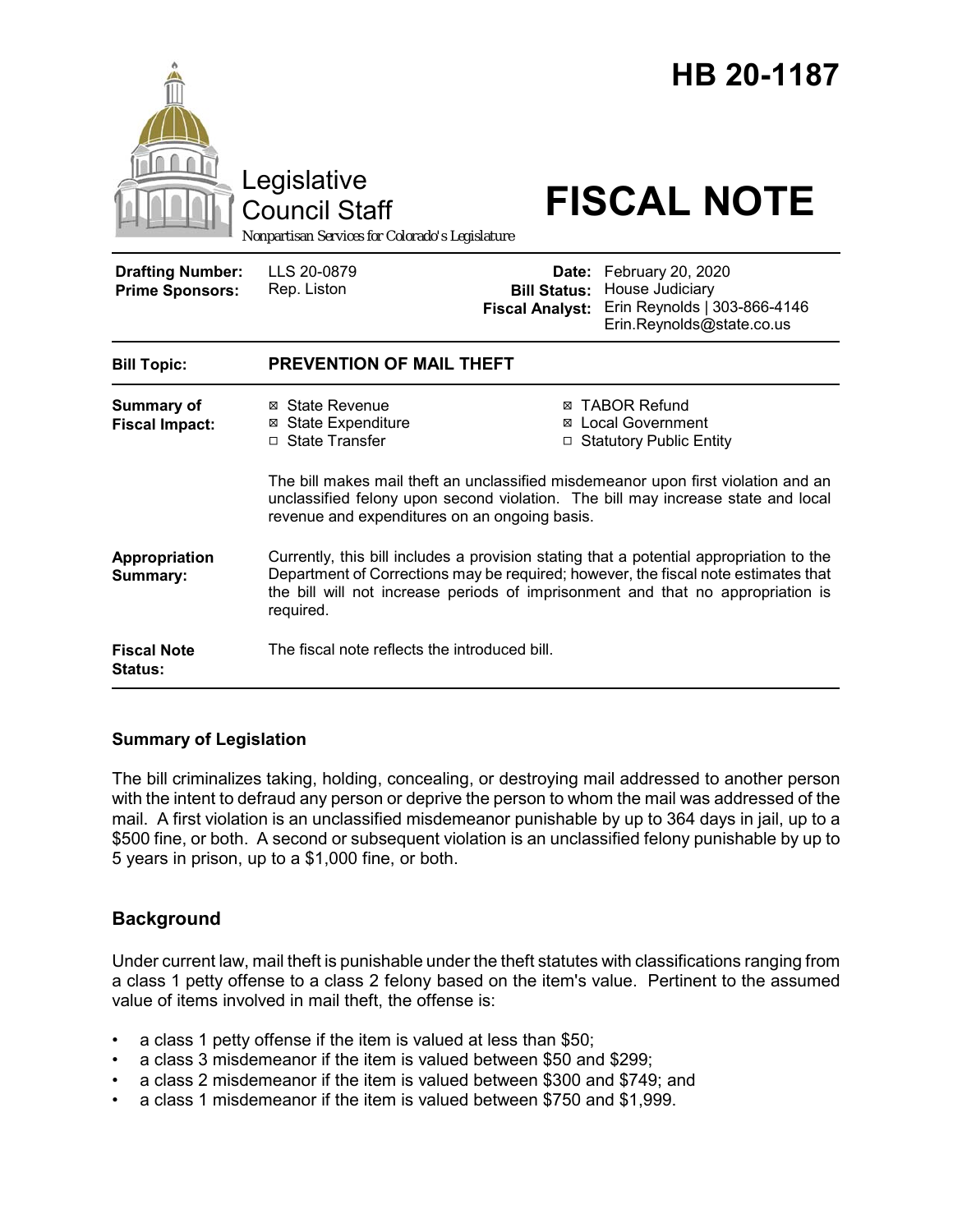February 20, 2020

# Page 2 **HB 20-1187**

## **Comparable Crime Analysis**

Legislative Council Staff is required to include certain information in the fiscal note for any bill that creates a new crime, changes the classification of an existing crime, or changes an element of an existing crime. The following sections outline data on crimes that are comparable to the offense in this bill and discuss assumptions on future rates of criminal convictions under the bill.

**Prior conviction data**. This bill creates a new unclassified misdemeanor and felony offense related to mail theft. To form an estimate on the prevalence of this new crime, the fiscal note analyzed the existing offense of theft of something valued between \$50 and \$299 as a comparable crime. From 2017 to 2019, 4,659 persons have been convicted and sentenced for this existing offense. Of the persons convicted, 2,719 were male, 1,938 were female, and 2 did not have a gender identified. Demographically, 3,864 were White, 379 were Black/African American, 294 were Hispanic, 27 were Asian, 19 were American Indian, 73 were classified as "Other," and 3 did not have a race identified.

**Assumptions.** The prior conviction data, which represents general theft and not mail-specific theft, shows an average of about 1,550 theft-related convictions per year. Assuming that 5 percent of these convictions are mail-related, the bill will result in approximately 80 misdemeanor convictions per year charged under the new law; however, this does not represent an increase in misdemeanor convictions from current law, just a change in the type of misdemeanor for which a person is charged. The substantive change under the bill is the felony offense resulting from a second conviction. The fiscal note assumes that the courts will not sentence an offender to DOC for a subsequent theft within the five-year assessment period in this fiscal note. Visit leg.colorado.gov/fiscalnotes for more information about criminal justice costs in fiscal notes.

## **State Revenue and Expenditures**

This analysis assumes that there will be no net change to criminal case filings. As a result, any increase of fines and court fees and the related TABOR impact is expected to be minimal. Similarly, potential workload increases for the Judicial Department, the Division of Probation, agencies that provide representation to indigent persons, and the Department of Corrections require no change in appropriations.

## **Local Government**

Similar to the state, no net change in workload or costs is expected for district attorneys or county jails.

## **Effective Date**

The bill takes effect on July 1, 2020, and applies to offenses committed on or after this date.